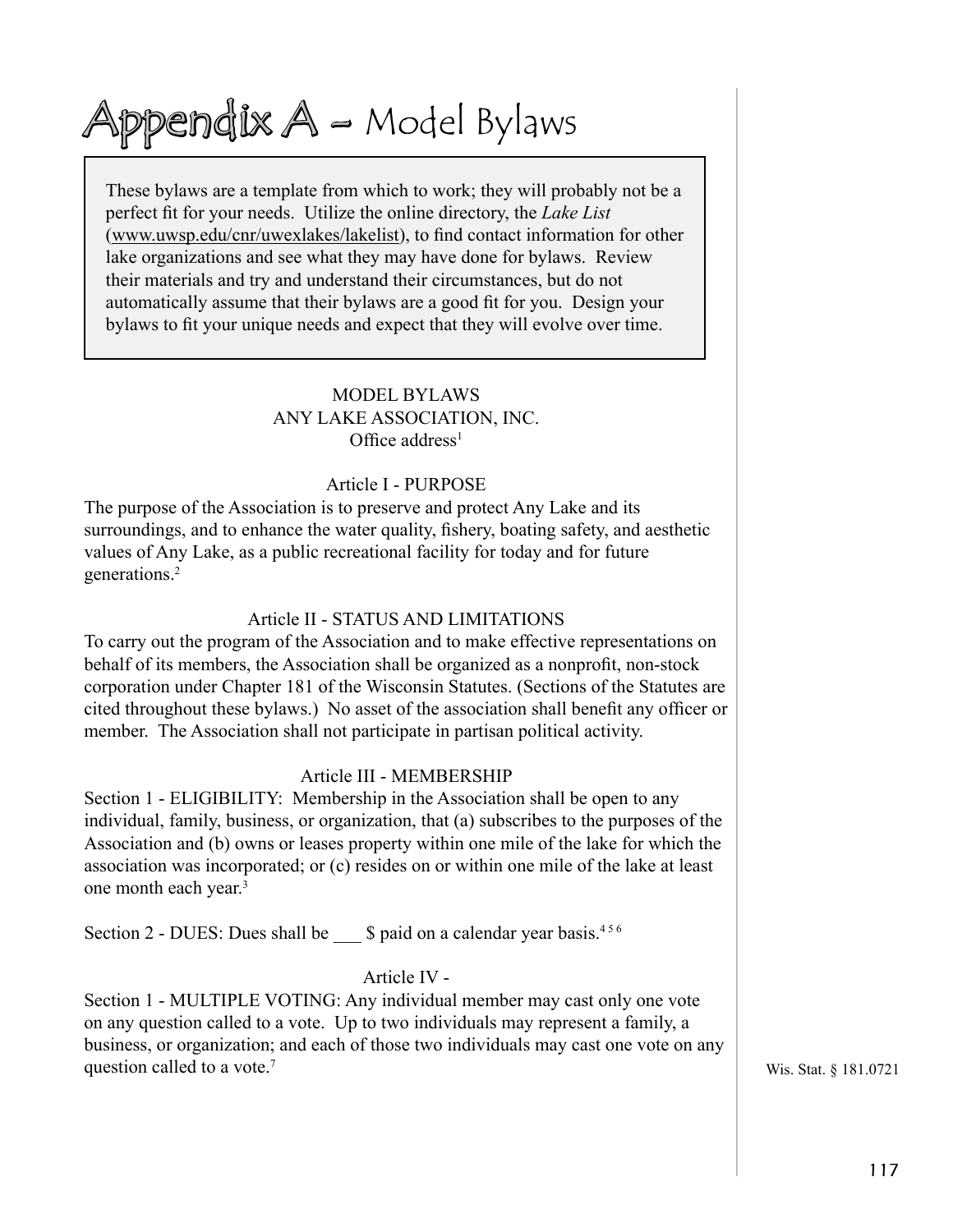|                       | Section 2 - CASTING BALLOTS: A member must be present at the meeting at the<br>time the vote is called in order to vote. No member may vote by proxy <sup>8</sup> or absentee<br>ballots. All votes shall be counted by a show of hands unless otherwise specified in<br>these bylaws.                                                                                                                                                                                                                                                                                                                                                          |
|-----------------------|-------------------------------------------------------------------------------------------------------------------------------------------------------------------------------------------------------------------------------------------------------------------------------------------------------------------------------------------------------------------------------------------------------------------------------------------------------------------------------------------------------------------------------------------------------------------------------------------------------------------------------------------------|
|                       | Section 3 - REFERENDA: The board of directors may at any time solicit reactions<br>from members through a mail survey. The board resolution authorizing the<br>referendum shall indicate whether the results shall be considered advisory or binding<br>on the board. The annual meeting may initiate an advisory or a binding referendum<br>and shall specify the exact wording of the question and the required follow-up action<br>by the board. Members shall have 30 days to return response forms. Results of the<br>referendum shall be announced at a membership meeting or in printed form within 90<br>days of the response deadline. |
| Wis. Stat. § 181.0701 | Article V - MEMBERSHIP MEETINGS<br>Section 1 - ANNUAL MEETING: The annual meeting of the Association shall be<br>held in the vicinity of Any Lake on the (first, second, third, fourth) (day of week) of<br>the month of (June, July, etc.). The time and place shall be arranged by the Board of<br>Directors unless specified by the previous annual meeting. The agenda of the annual<br>meeting shall include elections, discussion of projects, adoption of a budget, member<br>concerns, and an educational program.                                                                                                                      |
| Wis. Stat. § 181.0702 | Section 2 - SPECIAL MEETINGS: A special meeting of the Association may be<br>called at any time by the President, by majority vote of the Board of Directors, or<br>by written request of one-twentieth of the members or six members, whichever is<br>greater. The agenda of a special meeting may include any items properly brought<br>before an annual meeting. Only those matters described in the notice shall be<br>discussed at the meeting.                                                                                                                                                                                            |
|                       | Section 3 - INFORMATIONAL MEETING OR SOCIAL EVENT: The Association<br>may sponsor a variety of meetings and events designed to provide educational,<br>recreational, or social opportunities for its members and their guests. It may also<br>sponsor fund-raising activities. If business is to be conducted at such events, the<br>notice requirement for special meetings must be met.                                                                                                                                                                                                                                                       |
| Wis. Stat. § 181.0705 | Section 4 - NOTIFICATION: Every annual or special meeting must be preceded<br>by notice to paid members and members from the preceding year who have not yet<br>renewed their membership. Notification may be by hand delivery or by mail at least<br>30 days, but not more than 50, prior to annual meetings and at least 15 days, but not<br>more than 50, prior to special meetings. The notice shall summarize any proposed<br>changes in the bylaws, shall highlight any proposals to dissolve the Association, and<br>shall include a description of the matter or matters for which the meeting was called.                              |
| Wis. Stat. § 181.0722 | Section 5 - QUORUM: No formal business may be conducted at membership<br>meetings unless at least one-twentieth of the paid-up members or 15 members,<br>whichever is less, are present. <sup>10</sup>                                                                                                                                                                                                                                                                                                                                                                                                                                          |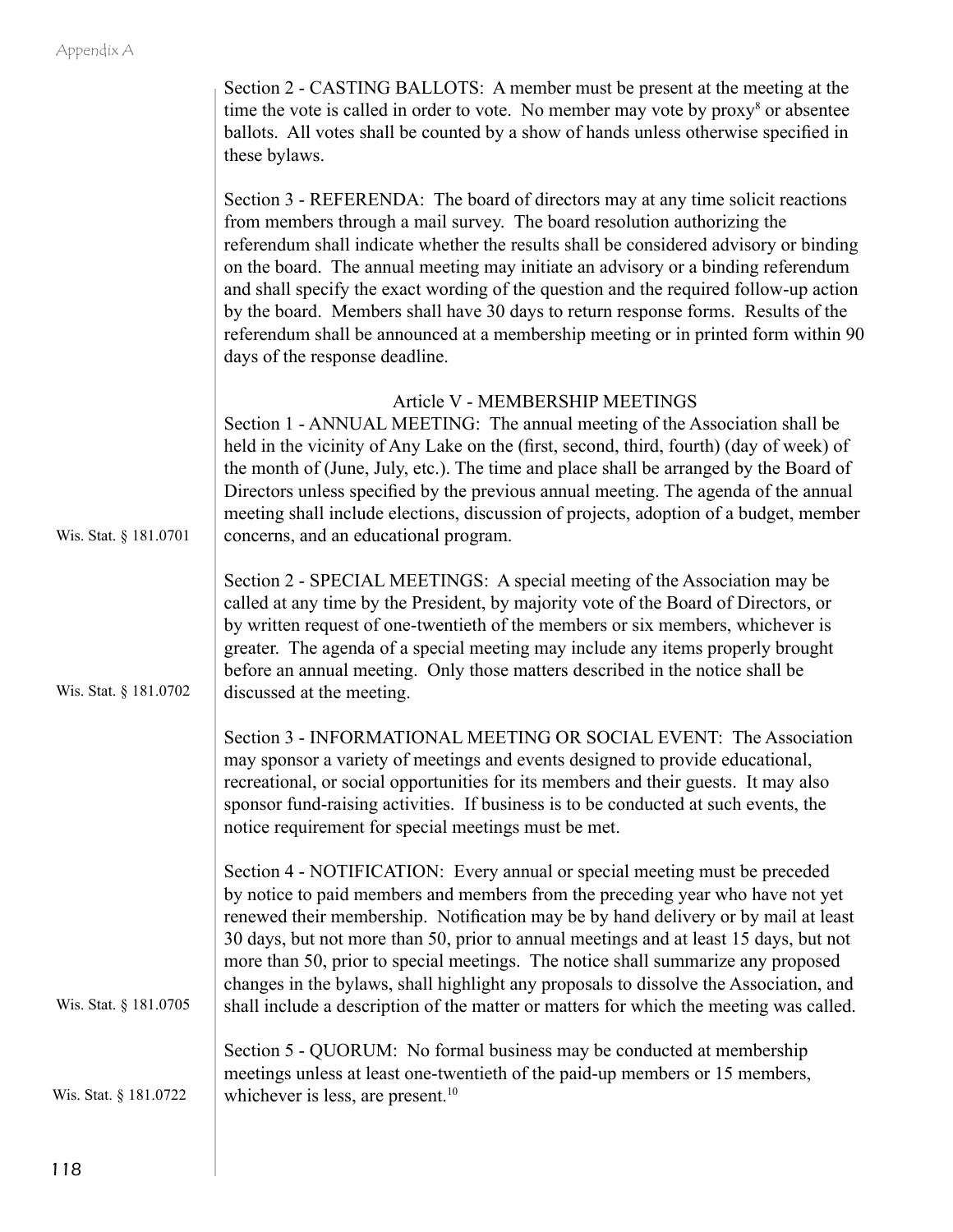| Section 6 - PROCEDURE: Roberts Rules of Order, in the current revised edition,<br>shall be in force at the meetings of the Association, of the Board of Directors, and<br>of the Association committees unless required otherwise by Wisconsin Statutes<br>or these bylaws. Non-members of the Association may be recognized to speak at<br>Association functions at the discretion of the presiding officer who shall also serve as<br>parliamentarian.                                                                                                                                                                                                                                                                                                             |                                                |
|----------------------------------------------------------------------------------------------------------------------------------------------------------------------------------------------------------------------------------------------------------------------------------------------------------------------------------------------------------------------------------------------------------------------------------------------------------------------------------------------------------------------------------------------------------------------------------------------------------------------------------------------------------------------------------------------------------------------------------------------------------------------|------------------------------------------------|
| Article VI - BOARD OF DIRECTORS<br>Section 1 - AUTHORITY: Subject to directives of annual and special meetings and<br>these Bylaws, the Board of Directors shall have authority over the activities and<br>assets of the Association.                                                                                                                                                                                                                                                                                                                                                                                                                                                                                                                                | Wis. Stat. § 181.0801                          |
| Section 2 - COMPOSITION: The Board of Directors shall include the President,<br>Vice President, Secretary, Treasurer, four <sup>11</sup> at-large directors, and the past President.                                                                                                                                                                                                                                                                                                                                                                                                                                                                                                                                                                                 | Wis. Stat. § 181.0803                          |
| Section 3 - ELECTIONS: The Board of Directors shall nominate one or more<br>members for each vacant position on the Board. Additional nominations of members,<br>present at the annual meeting and willing to serve, shall be taken from the floor. All<br>elections for the Board shall be conducted by secret, written ballot at each annual<br>meeting.                                                                                                                                                                                                                                                                                                                                                                                                           | Wis. Stat. § 181.0804                          |
| Section 4 - TERMS OF OFFICE: Directors are elected for two-year terms. Their<br>terms shall expire after the annual meeting or upon the election of new Directors,<br>whichever occurs later. The terms of office of President, Vice President, and two<br>at-large directors expire in even-numbered years. The terms of office of Secretary,<br>Treasurer, and two at-large directors expire in odd-numbered years.                                                                                                                                                                                                                                                                                                                                                | Wis. Stat. § 181.0805                          |
| Section 5 - BOARD MEETINGS: The new Board shall meet within 60 days of the<br>annual meeting and at least one other time prior to the next annual meeting. Regular<br>meetings shall be held at places, dates, and times established by the Board. Special<br>meetings may be held on the call of the President or any three Directors after at<br>least 24 hours notice by telephone, mail, or personal contact. Four Directors shall<br>constitute a quorum for the transaction of business. The meetings shall be open to<br>the members. Decisions shall be made by majority vote of Directors present, with<br>the President voting only to break ties. Between meetings, the President may solicit<br>decisions from the Board through written communications. | Wis. Stat. § 181.0820<br>Wis. Stat. § 181.0824 |
| Section 6 - VACANCIES: Any Director who misses two consecutive meetings<br>without good cause as determined by the Board may, at the discretion of the Board,<br>be removed from office. Any vacancy may be filled for the remainder of the term by<br>the affirmative vote of a majority of the Directors then in office, although less than a<br>quorum but at least two.                                                                                                                                                                                                                                                                                                                                                                                          | Wis. Stat. § 181.0808<br>Wis. Stat. § 181.0811 |
| Section 7 - COMPENSATION: Directors shall not be compensated for their time and<br>effort. <sup>12</sup> The Board may authorize officers, directors, and committee members to be<br>paid actual and necessary expenses incurred while on Association business.                                                                                                                                                                                                                                                                                                                                                                                                                                                                                                      |                                                |

119

Appendix A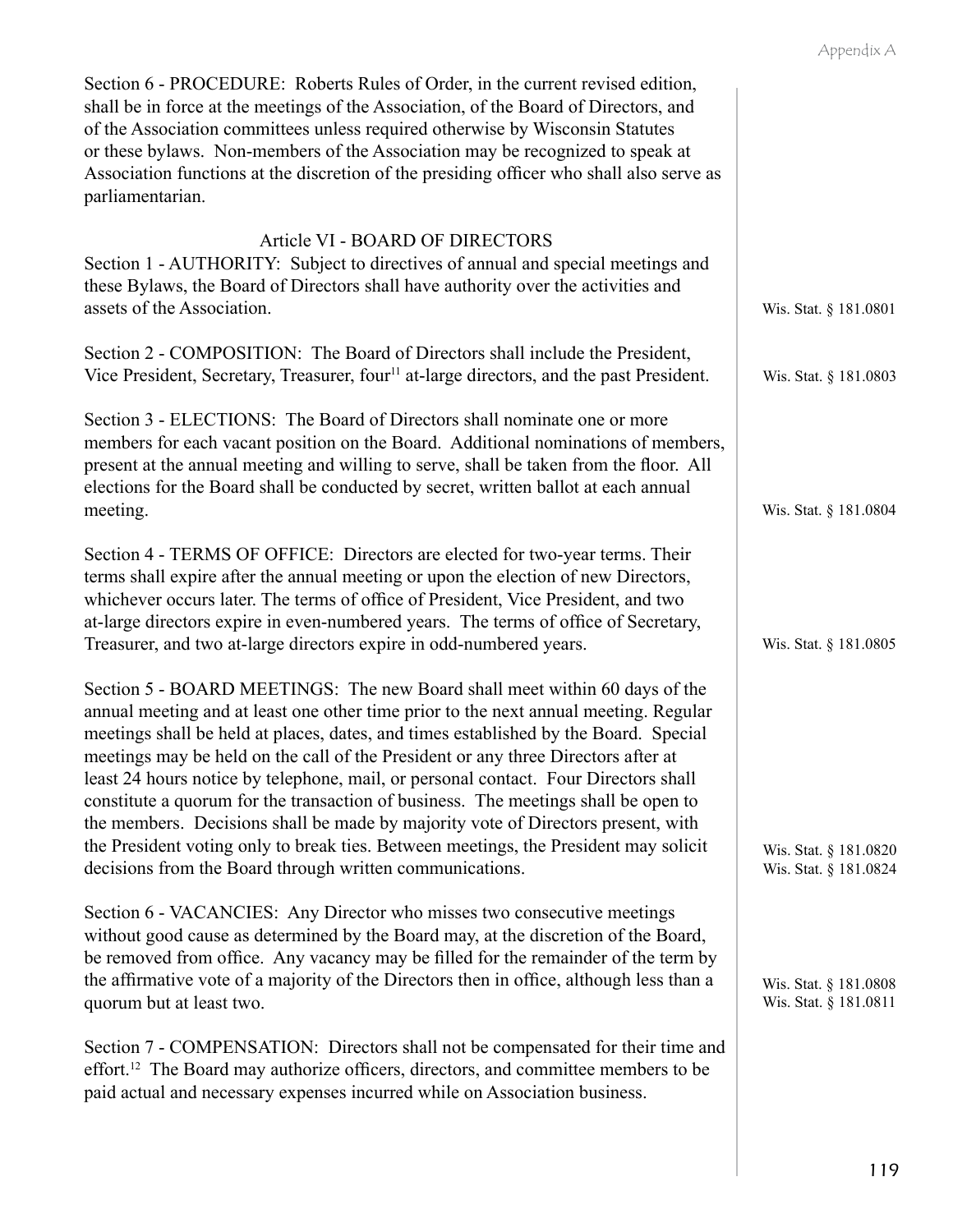## Appendix A

|                       | Article VII - OFFICERS                                                                                                                                                                                                                                                                                                                                                                                                                                                                                                                                                                            |
|-----------------------|---------------------------------------------------------------------------------------------------------------------------------------------------------------------------------------------------------------------------------------------------------------------------------------------------------------------------------------------------------------------------------------------------------------------------------------------------------------------------------------------------------------------------------------------------------------------------------------------------|
|                       | Section 1 - PRESIDENT: The President shall preside over all membership<br>meetings and Board meetings. The President shall be the chief executive officer                                                                                                                                                                                                                                                                                                                                                                                                                                         |
|                       | of the Association, responsible for day-to-day administration of the affairs of the                                                                                                                                                                                                                                                                                                                                                                                                                                                                                                               |
|                       | Association and supervision of any employees or contractors. The President shall<br>appoint all committee members who shall serve until the end of that President's term.                                                                                                                                                                                                                                                                                                                                                                                                                         |
| Wis. Stat. § 181.0841 | The President is an ex-officio member of all committees.                                                                                                                                                                                                                                                                                                                                                                                                                                                                                                                                          |
| Wis. Stat. § 181.0841 | Section 2 – VICE PRESIDENT: The Vice President shall assume the duties of the<br>President should that office become vacant and shall preside at meetings when the<br>President is unable to attend. The Vice-President shall arrange for the educational<br>segment of the annual meeting and carry out other assignments at the request of the<br>President.                                                                                                                                                                                                                                    |
| Wis. Stat. § 181.0841 | Section 3 - SECRETARY: The Secretary shall maintain the official records of the<br>Association as well as any archives. The Secretary shall record and distribute the<br>minutes of member meetings and Board meetings. The Secretary shall maintain a<br>current record of the names and addresses of members entitled to vote and shall send<br>out notices of membership meetings. The Secretary shall prepare publicity for the<br>Association and shall prepare the Association newsletter unless an editor is appointed<br>to do so. The Secretary shall serve on the Membership Committee. |
| Wis. Stat. § 181.0841 | Section 4 - TREASURER: The Treasurer shall maintain the financial records of the<br>Association and shall sign all checks. The Treasurer shall prepare an annual financial<br>statement for the annual meeting and shall be responsible for presentation of the<br>proposed budget to the annual meeting. The Treasurer shall serve on the Finance<br>Committee.                                                                                                                                                                                                                                  |
| Wis. Stat. § 181.0840 | Section 5 - MULTIPLE OFFICE HOLDING: <sup>13</sup> The same person may hold the<br>offices of Vice President and Treasurer or the offices of Secretary and Treasurer.                                                                                                                                                                                                                                                                                                                                                                                                                             |
|                       | Section 6 - OTHER OFFICERS: Other officers may be appointed by the President,<br>with concurrence of the Board. A legal counsel, an executive secretary, newsletter<br>editor, or such other assistant officers as are deemed necessary need not be members<br>of the Association.                                                                                                                                                                                                                                                                                                                |
|                       | Article VIII - COMMITTEES <sup>14</sup>                                                                                                                                                                                                                                                                                                                                                                                                                                                                                                                                                           |
|                       | Section 1 - MEMBERSHIP COMMITTEE: The Membership Committee shall<br>initiate plans for recruiting of new members and retention of members.                                                                                                                                                                                                                                                                                                                                                                                                                                                        |
|                       | Section 2 - SOCIAL COMMITTEE: The Social Committee shall provide<br>refreshments at the Annual Meeting and, after receiving Board approval, shall<br>organize and publicize other social events to be sponsored by the Association.                                                                                                                                                                                                                                                                                                                                                               |
|                       | Section 3 - FINANCE COMMITTEE: The Finance Committee shall recommend<br>fundraising activities to the Board and, after receiving Board approval, shall organize<br>such activities. The Finance Committee shall also annually audit the financial records<br>of the Association.                                                                                                                                                                                                                                                                                                                  |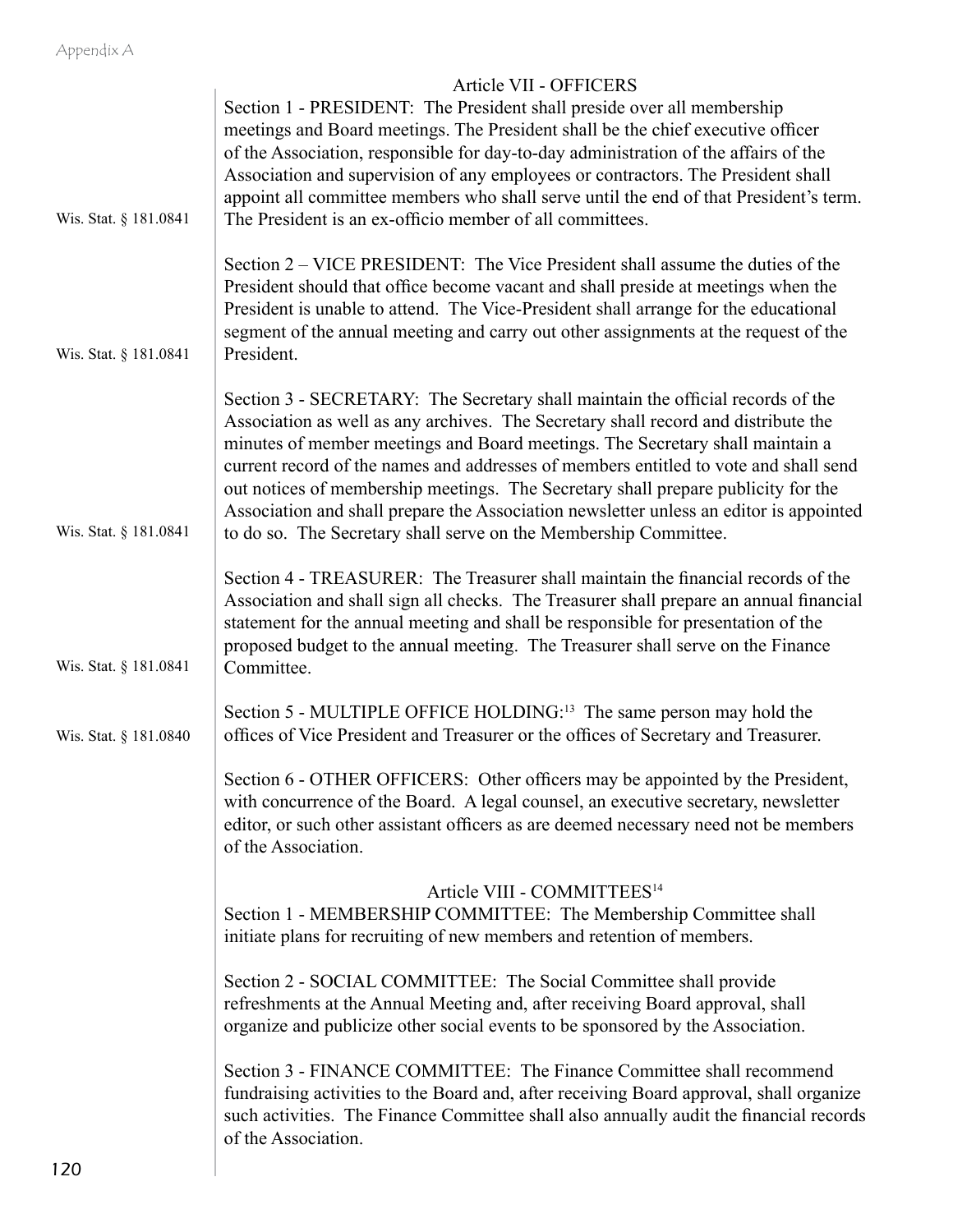Section 4 - LAND USE COMMITTEE: The Land Use Committee shall represent the Association at local public hearings and informational meetings relating to zoning, sanitation codes, subdivision ordinances, pollution sources, and changes in land use which might affect water quality. The Committee shall offer proposals to the Board regarding land use issues.

Section 5 - BOATING SAFETY COMMITTEE: The Boating Safety Committee shall represent the Association at local public hearings and informational meetings relating to water safety patrols, lake use ordinances, and obstacles to navigation. The Committee shall offer proposals to the Board regarding water use issues.

Section 6 - FISHING AND WATER QUALITY COMMITTEE: The Fishing and Water Quality Committee shall represent the Association at Wisconsin Department of Natural Resources hearings and at local meetings relating to in-lake water quality, fish and wildlife habitat, and water levels. The Committee shall offer proposals to the Board regarding water quality monitoring and ecological management of the fishery.

Section 7 - AQUATIC PLANT AND ALGAE COMMITTEE: The Aquatic Plant and Algae Control Committee shall represent the Association at Wisconsin Department of Natural Resources hearings and at local meetings relating to the control of nuisance plants and to the protection of desirable vegetation. The Committee shall offer proposals to the Board for a vegetation management plan and may be delegated responsibility to implement such a plan.

Section 8 - OTHER COMMITTEES: The President may appoint such other committees as are deemed necessary to support the efforts of the Board.

## Article IX - MISCELLANEOUS PROVISIONS

Section 1 - INDEMNIFICATION OF OFFICERS AND DIRECTORS: As provided by Wisconsin law, the Association shall indemnify any officer, director, employee, or agent who was, is, or may be involved in legal proceedings by virtue of his or her good faith actions on behalf of the Association.<sup>15</sup>

Section 2 - FISCAL YEAR: The records and accounts of the Association shall be maintained on a calendar year basis.

Section 3 - ACCOUNTS AND INVESTMENTS: Funds of the Association shall be promptly deposited at a financial institution designated by resolution of the Board of Directors. Funds not needed for current operations shall be deposited in investment accounts or certificates as authorized by the Board of Directors.

## Article X - ADOPTION AND AMENDMENTS

These bylaws, and any amendments thereto, may be adopted at any annual or special meeting of the Association by two-thirds vote of members present and entitled to vote. Proposed amendments to the bylaws must be summarized in the notice for the annual meeting at which the amendments are to be voted on.

Wis. Stat. § 181.0872

Wis. Stat. § 181.1002-181.1021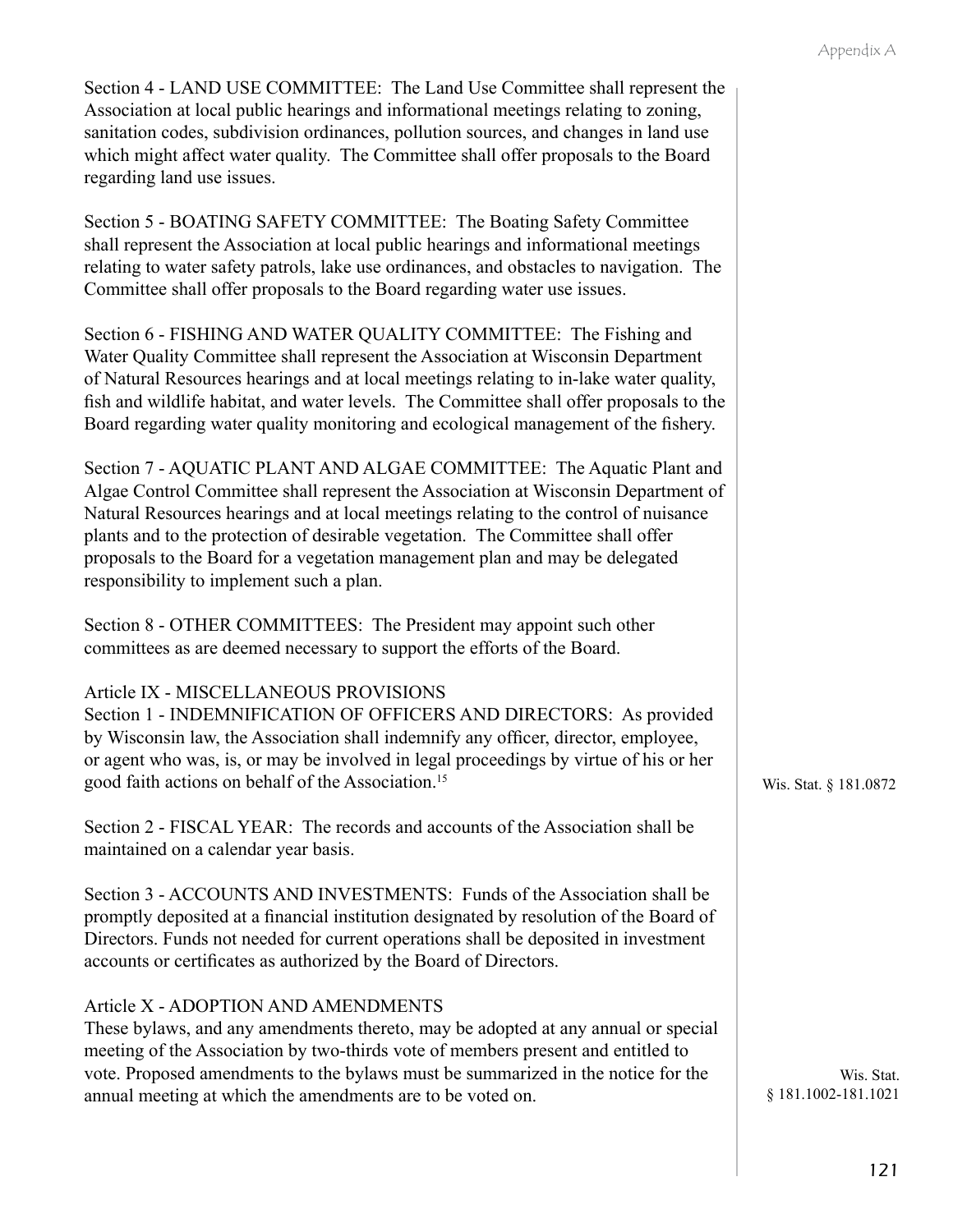## Article XI - DISSOLUTION

The Board of Directors, by a two-thirds affirmative vote of all directors, may recommend that the Association be dissolved and that the question of such dissolution be submitted to a vote at a subsequent meeting of members. Notice of the meeting shall highlight the question of dissolution. At the meeting, a two- thirds affirmative vote of members present and entitled to vote shall be required to approve a resolution of dissolution. Such a resolution shall direct the Board of Directors to prepare a dissolution plan for subsequent approval by the members as provided under Wisconsin law. Dissolution of the Association shall not be final until the members, by majority vote, shall have approved the dissolution plan, either at a meeting or by a binding mail referendum. Sec. 181.1401 Sec. 181.1403

## **CERTIFICATION**

These bylaws were adopted by vote of yes ( ) and no ( ) at the Association meeting on this day of  $( )$ , 200 Secretary

Edited: 2006 Adapted from: "Sample Bylaws for Any Lake Association" produced by Elmer Goetsch and from other examples.

## **ENDNOTES**

1 The Association should have a permanent post office box to maintain a consistent address in order to facilitate contact with members and other organizations.

<sup>2</sup>To qualify for tax exemption under Sec.  $501(c)(3)$  of the Internal Revenue Code, the benefits of a nonprofit organization's activities must flow principally to the public (but the membership can, of course, share fully in those benefits). If exemption under Sec.  $501(c)(3)$  is to be pursued, the purpose statement must stress public benefits before, but not necessarily excluding, membership benefits. [IRS Revenue Ruling 70- 186, Lake Association Tax Exemption]

<sup>3</sup>To be a qualified lake association (and thus eligible for state grants), membership must be open to any individual who resides within one mile of the lake at least one month each year or to any individual who owns real estate within one mile of the lake.

<sup>4</sup>This figure can be set at any amount agreed to by the members. However, it is recommended that the dues be part of the bylaws to give them stability. Many associations discuss the dues at every annual business meeting. Frequent discussion of dues not only wastes time, but focuses energy on an inherently unpleasant aspect of the organization. To be a qualified lake association, dues for voting membership must not be less than \$5 nor more than \$50 per year.

5 Lake associations may decide to use any date for their fiscal year; many associations choose a calendar year.

Wis. Stat. § 181.1401 Wis. Stat. § 181.1403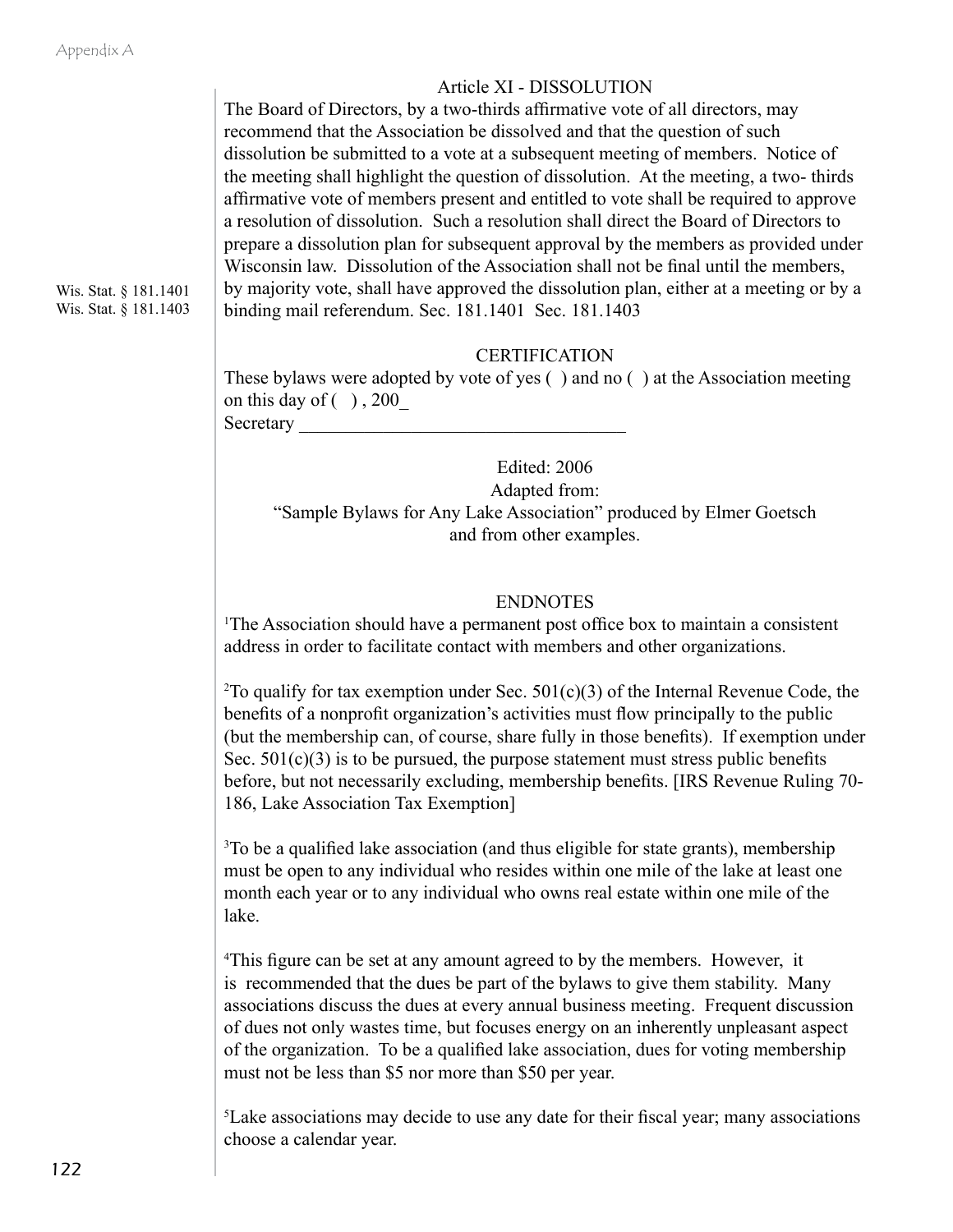| <sup>6</sup> Sec. 181.0620 Wisconsin Statutes requires agreement by two-thirds of all members<br>eligible to vote to expel a member (unless the bylaws specify some other proportion).<br>If the Association wants an explicit policy, add the following to Article III:<br>"Section 3 - TERMINATION OF MEMBERSHIP: A member may be expelled from<br>the Association for cause, on a two-thirds affirmative vote of all members present.<br>They are entitled to vote at a membership meeting, provided that the matter shall have<br>been included in notice of the meeting, and provided that the member to be expelled<br>shall have been formally notified in writing at least 30 days prior to the meeting, and<br>given the opportunity to appear and speak on his/her behalf at the meeting prior to the<br>final vote. The motion shall specify the duration of the expulsion, not to exceed five                                                                                                                                                                                                                                   |                       |
|---------------------------------------------------------------------------------------------------------------------------------------------------------------------------------------------------------------------------------------------------------------------------------------------------------------------------------------------------------------------------------------------------------------------------------------------------------------------------------------------------------------------------------------------------------------------------------------------------------------------------------------------------------------------------------------------------------------------------------------------------------------------------------------------------------------------------------------------------------------------------------------------------------------------------------------------------------------------------------------------------------------------------------------------------------------------------------------------------------------------------------------------|-----------------------|
| years."<br><sup>7</sup> The number of votes for families, businesses, or organizations could be limited to<br>one per membership. Two votes are suggested because of the prevalence of husband<br>and wife ownerships of lake property.                                                                                                                                                                                                                                                                                                                                                                                                                                                                                                                                                                                                                                                                                                                                                                                                                                                                                                     | Wis. Stat. § 181.0620 |
| <sup>8</sup> Proxy voting is not recommended because it tends to disrupt the egalitarian nature of<br>association meetings. However, proxy voting is legal. To provide for proxy voting,<br>substitute the following for Article III Section 2:<br>"Section 2 - CASTING BALLOTS: A member may vote in person at meetings of<br>the Association or may vote by providing a written proxy to another person. A copy<br>of the proxy must be presented to the presiding officer prior to the convening of the<br>meeting. The presiding officer shall announce that proxy notices have been received<br>and may ask each proxy holder to identify the member on whose behalf the votes are<br>being cast. All votes shall be counted by a show of hands unless otherwise specified<br>in the bylaws."                                                                                                                                                                                                                                                                                                                                          | Wis. Stat. § 181.0724 |
| <sup>9</sup> Absentee voting is not recommended because many associations allow nominations<br>from the floor and because many associations are not prepared to provide official<br>ballots prior to the meeting. However, elections may be conducted by mail and<br>absentee voting is not prohibited. To provide for absentee voting, substitute the<br>following for Article IV Section 2:<br>"Section 2 - CASTING BALLOTS: Votes for the Board of Directors may be cast<br>in person or by absentee ballot. To participate in all other votes, a member must be<br>present at the meeting at the time the vote is called. No member may vote by proxy.<br>All votes shall be counted by a show of hands unless otherwise specified in the<br>bylaws. Members wishing to vote for the Board by absentee ballot must request a<br>ballot from the Secretary at least 10 days prior to the annual meeting. The ballot shall<br>be returned in a sealed envelope clearly marked 'BALLOT,' shall contain the name of<br>the member on the outside of the envelope, and shall be opened after the ballots are<br>cast at the annual meeting." | Wis. Stat. § 181.0708 |
| <sup>10</sup> The quorum number can be altered. However, restrictive quorums are not<br>recommended. The people who are asked to go back home from a poorly-attended<br>meeting are less likely to attend a rescheduled meeting. The attendance at the<br>rescheduled meeting may be even poorer. If the bylaws do not specify a quorum                                                                                                                                                                                                                                                                                                                                                                                                                                                                                                                                                                                                                                                                                                                                                                                                     |                       |

requirement, state law dictates that 10% of the votes entitled to be cast must be

represented.